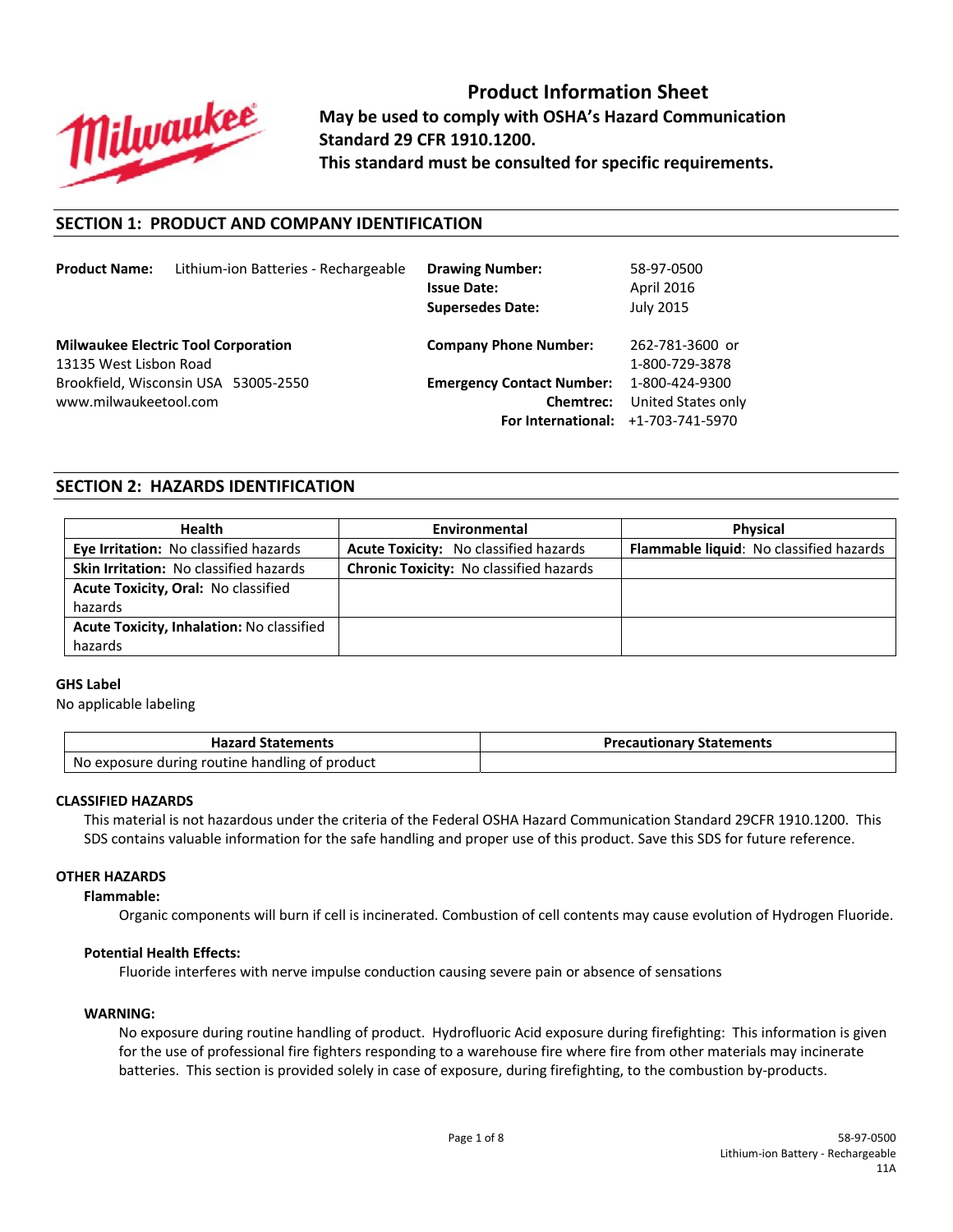# **SECTION 3: COMPOSITION /INFORMATION OF INGREDIENTS**

| <b>Chemical Name</b>                              | CAS#          | <b>Concentration</b> |
|---------------------------------------------------|---------------|----------------------|
| Aluminum Foil                                     | 7429-90-5     | $0.1 - 10$           |
| Biphenyl (BP)                                     | $92 - 52 - 4$ | $0.1 - 0.3$          |
| Copper Foil                                       | 7440-50-8     | $0.1 - 10$           |
| Linear & Cyclic Carbonate solvents                | N/A           | $0 - 17$             |
| Graphite Powder/Carbon                            | 7440-44-0     | $10 - 30$            |
| Metal Oxide or other Electrolyte (proprietary)    | Confidential  | $10 - 50$            |
| Lithium Hexaflurophosphate (LiPF <sub>6</sub> )   | 21324-40-3    | $0 - 5$              |
| Polyvinylidene Flouride (PVDF)                    | 24937-79-9    | $0.1 - 5$            |
| Styrene Butadiene Rubber (SBR)                    | N/A           | $<$ 5                |
| Aluminum, Steel, Nickel and other inert materials | N/A           | Remainder            |

# **SECTION 4: FIRST AID MEASURES**

No exposure during routine handling of product. Risk of exposure occurs only if the battery is mechanically or electrically abused.

No effect under routine handling and use to eyes, skin or if inhaled. Ingestion is not likely, given the physical size and state of the cell. If swallowed, seek medical attention immediately.

If exposure to internal materials within cell due to damaged outer casing the following actions are recommended:

#### **EYE CONTACT:**

Flush with water for 15 minutes without rubbing and immediately seek medical attention.

## **SKIN CONTACT:**

Wash area immediately with soap and water. If irritation continues see medical attention.

#### **INHALATION:**

Leave area immediately and move to fresh air and seek medical attention.

## **INGESTION:**

If swallowed, contact POISON CONTROL CENTER immediately.

## **SECTION 5: FIRE FIGHTING MEASURES**

#### **NFPA 704 Hazard Class HMIS O** HEALTH 0 (Minimal) 1 (Slight) **O** FLAMMABILITY 2 (Moderate) **0 REACTIVITY** 3 (Serious) 4 (Severe)  $\vee$   $\blacksquare$

## **SUITABLE EXTINGUISHING MEDIA:**

Water spray, carbon dioxide, dry chemical powder or appropriate foam. Use agent appropriate for surrounding materials.

#### **UNSUITABLE EXTINGUISHING MEDIA:**

None.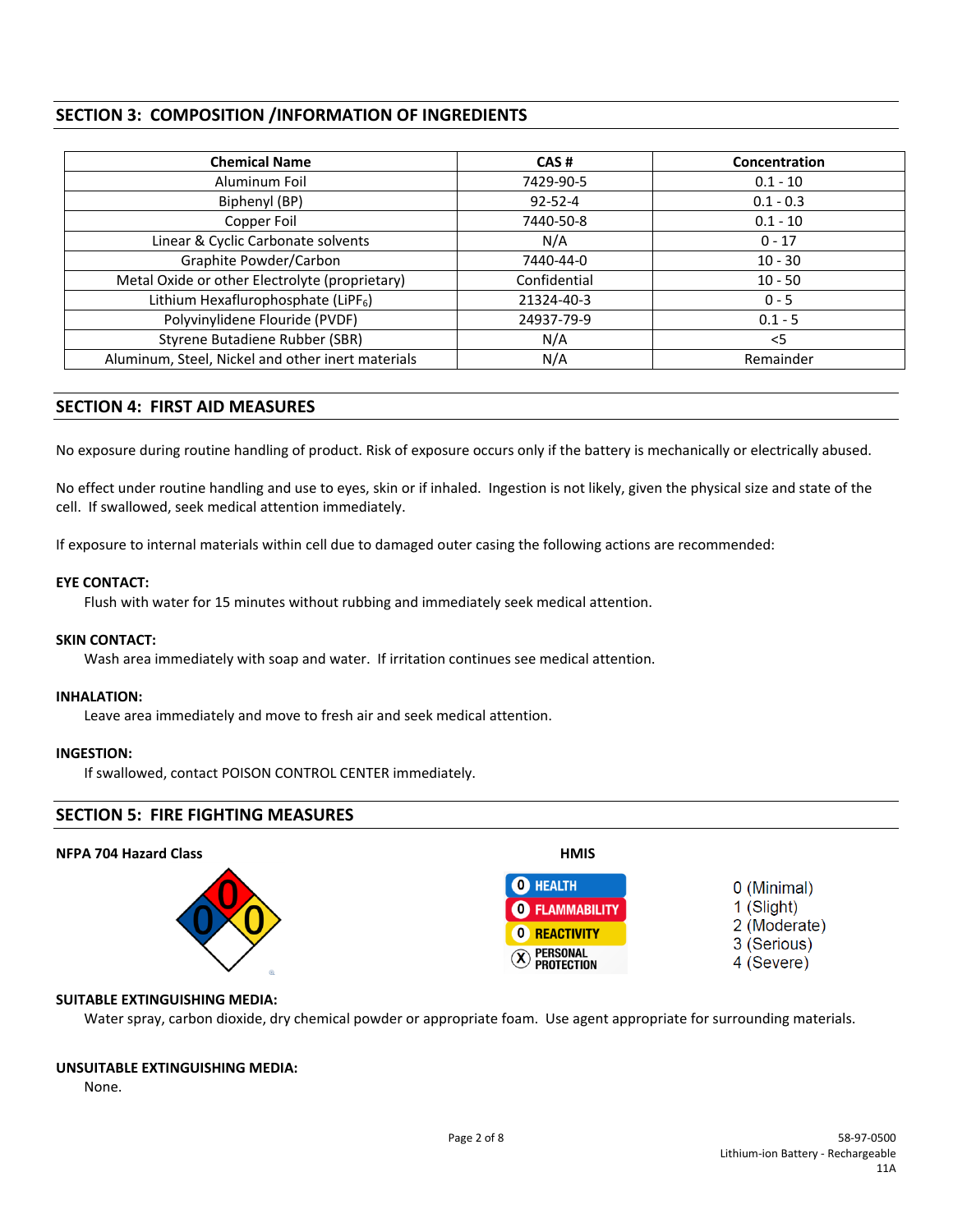#### **PRODUCTS OF COMBUSTION:**

Organic components will burn if incinerated. Combustion of cell contents may cause evolution of Hydrogen Fluoride. In case of fire in an adjacent area, use water, CO2, or dry chemical extinguishers if cells are packed in their original containers since the fuel of the fire is basically paper products.

#### **PROTECTION OF FIREFIGHTERS:**

Hydrofluoric Acid exposure during firefighting: This information is given for the use of professional fire fighters responding to a warehouse fire where fire from other materials may incinerate batteries. This section is provided solely in case of exposure, during firefighting, to the combustion by‐products.

## **SECTION 6: ACCIDENTAL RELEASE MEASURES**

#### **PERSONAL PRECAUTIONS:**

Use standard industrial clothing in normal use. If handling large containers of cells wear steel‐toed footwear.

#### **ENVIRONMENTAL PRECAUTIONS:**

No special precautions necessary.

#### **METHODS FOR CONTAINMENT:**

Transport container outdoors. Hold burned cells and fire cleanup solids for disposal as potential hazardous waste. Unburned cells are not hazardous waste. A fire with over 100 kg of cells burnt will likely require reporting to environmental officials. Always consult and obey all international, federal and local environmental laws.

#### **METHODS FOR CLEAN‐UP:**

No data available

## **OTHER INFORMATION:**

No data available

## **SECTION 7: HANDLING AND STORAGE**

#### **HANDLING:**

Use only approved charging equipment. Do not disassemble battery or battery pack. Do not puncture, crush or dispose of in fire.

## **STORAGE:**

Store in a cool, dry place away from sparks and flame. Keep below 125°C. Keep above ‐60°C. Charge between 0°C and 45°C.

## **SECTION 8: EXPOSURE CONTROLS/PERSONAL PROTECTION**

| <b>Chemical Name</b>                            | <b>OSHA</b><br><b>PEL</b> | <b>ACGIH</b><br><b>TLV</b> | <b>California Prop 65</b><br>Reg. Y/N | IARC/NTP<br>Y/N |
|-------------------------------------------------|---------------------------|----------------------------|---------------------------------------|-----------------|
| Aluminum Foil                                   | <b>TWA</b>                | <b>TWA</b>                 | N                                     | N               |
|                                                 | 5mg/ $m^{3*}$             | 5mg/ $m^{3*}$              |                                       |                 |
| Biphenyl (BP)                                   | <b>NA</b>                 | <b>NA</b>                  | N                                     |                 |
| Copper Foil                                     | <b>NA</b>                 | <b>NA</b>                  | N                                     |                 |
| Linear & Cyclic Carbonate solvents              | <b>NA</b>                 | <b>NA</b>                  | N                                     | N               |
| Graphite Powder/Carbon                          | <b>NA</b>                 | <b>NA</b>                  | N                                     |                 |
| Metal Oxide or other Electrolyte (proprietary)  | <b>NA</b>                 | <b>NA</b>                  | N                                     | N               |
| Lithium Hexaflurophosphate (LiPF <sub>6</sub> ) | NA                        | <b>NA</b>                  | N                                     | N               |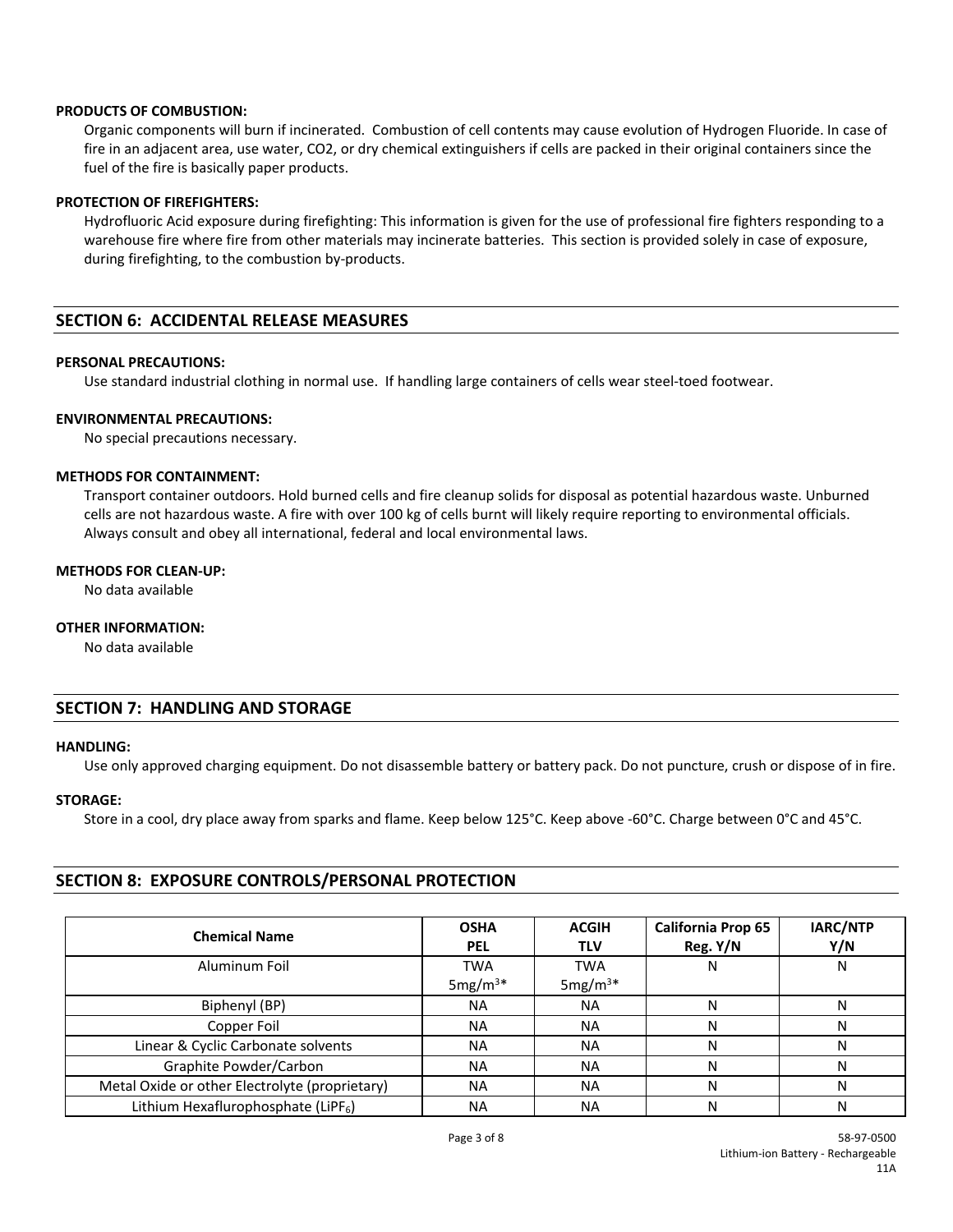| Polyvinylidene Flouride (PVDF)                    | NΑ        | NA |  |
|---------------------------------------------------|-----------|----|--|
| Styrene Butadiene Rubber (SBR)                    | <b>NA</b> | NA |  |
| Aluminum, Steel, Nickel and other inert materials | <b>NA</b> | NA |  |

#### **EYE PROTECTION:**

Not necessary under conditions of normal use

### **SKIN PROTECTION:**

Not necessary under conditions of normal use

#### **RESPIRATORY PROTECTION:**

Not necessary under conditions of normal use

## **ENGINEERING CONTROLS:**

Not necessary under conditions of normal use

## **GENERAL HYGIENE CONSIDERATIONS:**

Not necessary under conditions of normal use

#### **EXPOSURE GUIDELINES:**

Not necessary under conditions of normal use

## **SECTION 9: PHYSICAL AND CHEMICAL PROPERTIES**

Data represent typical values and are not intended to be specifications. NA=Not Applicable; ND=Not Determined

|                             | Upper Explosive Limits (vol % in air):  NA          |  |
|-----------------------------|-----------------------------------------------------|--|
|                             | Lower Explosive Limits (vol % in air): NA           |  |
| Odor Threshold:  NA         |                                                     |  |
|                             |                                                     |  |
| Melting/Freezing Point:  NA |                                                     |  |
|                             |                                                     |  |
|                             |                                                     |  |
|                             |                                                     |  |
| Evaporation Rate: NA        | Decomposition Temperature: NA                       |  |
| Specific Gravity:  NA       | Flammability (solid, gas):  Organic components will |  |
|                             | burn if cell is incinerated                         |  |

## **SECTION 10: STABILITY AND REACTIVITY**

#### **INCOMPATIBLE MATERIALS:**

Water, heat and strong acids.

## **DECOMPOSITION PRODUCTS MAY INCLUDE:**

Hydrogen Fluoride, Phosphorus Oxides, Carbon Monoxide, Carbon Dioxide, Lithium Hydroxide, Manganese Oxides, Aluminum Oxide, possible fluoro‐compounds, Carbon soot.

## **CONDITIONS TO AVOID:**

Do not crush, puncture, incinerate, immerse in water or heat over 212°F (100°C). Steel casing slowly dissolves in strong mineral acids.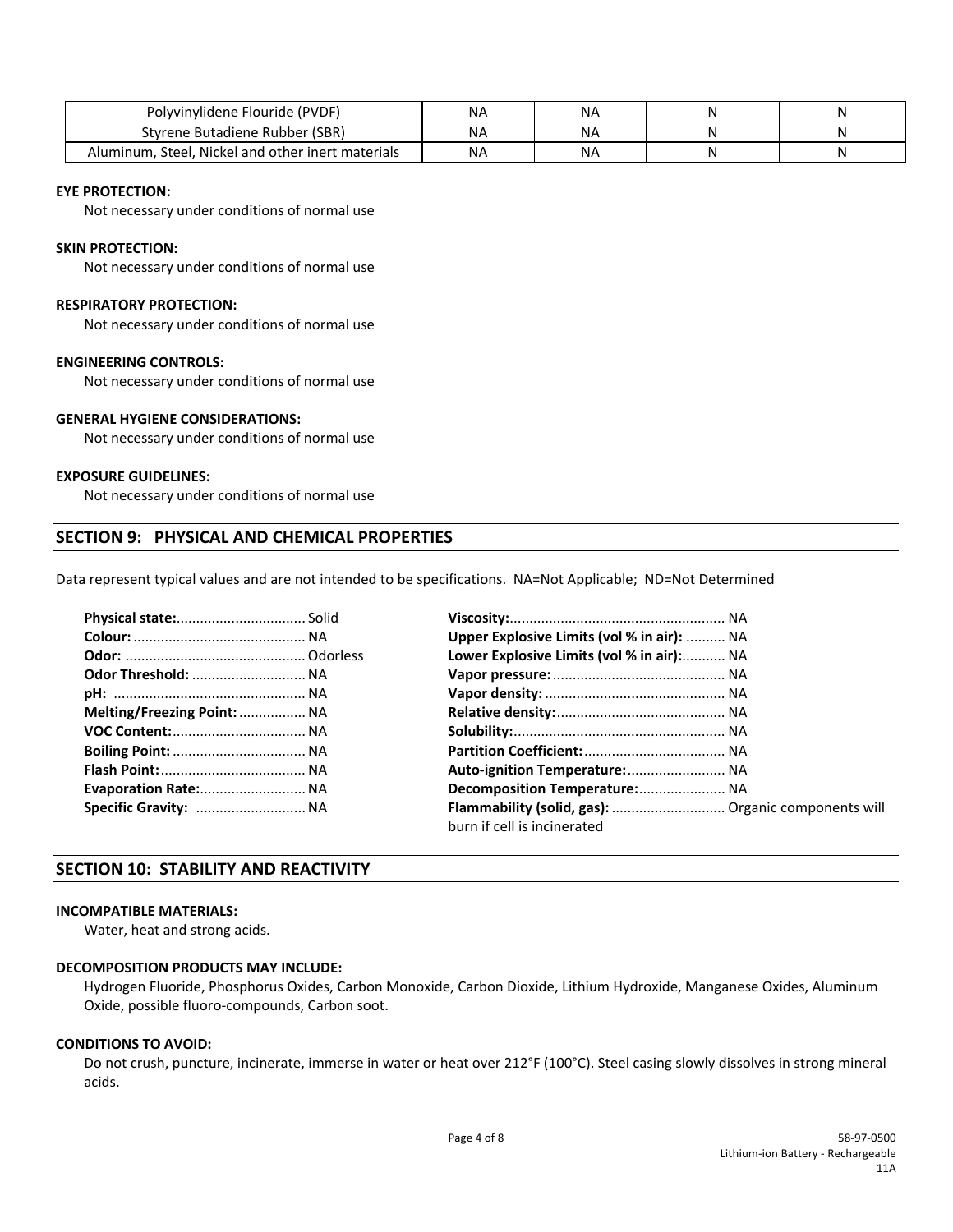#### **POLYMERIZATION:**

Hazardous polymerization will not occur. Spontaneous decomposition will not occur at normal temperature.

## **CHEMICAL STABILITY:**

This product is stable.

## **REACTIVITY:**

Hazardous polymerization will not occur. Spontaneous decomposition will not occur at normal temperature.

## **SECTION 11: TOXICOLOGY INFORMATION**

## **LIKELY ROUTES OF EXPOSURE: Inhalation, Eye and Skin contact**

Eye contact, skin contact, skin absorption, inhalation only if burned. Hydrofluoric acid is extremely corrosive. Contact with hydrogen fluoride fumes is to be avoided. Permissible exposure limit is 3ppm. In case of contact with hydrogen fluoride fumes, immediately leave the area and seek first aid **and** emergency medical attention. Symptoms may have delayed onset. Fluoride ions penetrate skin readily causing destruction of deep tissue layers even bone. Fluoride interferes with nerve impulse conduction causing severe pain or absence of sensations. Immediately flush eyes or skin with water for at least 20 minutes to neutralize the acidity and remove some fluoride. Remove and destroy all contaminated clothing and permeable personal possessions. Before re‐use, impermeable possessions should be soaked in benzalkonium chloride after washing. Following flushing of the affected areas, an iced aqueous solution of benzalkonium chloride or 2.5% calcium gluconate gel should be applied to react with the fluoride ion. Compresses and wraps may be used for areas where immersion is not practical. Medicated dressing should be changed every 2 minutes. Exposure to hydrofluoric acid fumes sufficient to cause pain requires immediate hospitalization for monitoring for pulmonary edema.

## **ACUTE SYMPTOMS AND EFFECTS:**

| Inhalation:   | No further toxicological data known |
|---------------|-------------------------------------|
| Eye contact:  | No further toxicological data known |
| Skin contact: | No further toxicological data known |
| Ingestion:    | No further toxicological data known |

#### **OTHER:**

No further data known.

## **SECTION 12: ECOLOGICAL INFORMATION**

## **ECOTOXICOLOGICAL INFORMATION:**

None in routine handling of product.

## **TOXICITY:**

No data available

## **PERSISTENCE AND DEGRADABILITY (BIOPERSISTENCY & BIODEGRADABILITY):**

None in routine handling of product.

## **POTENTIAL OF BIOACCUMULATION:**

None in routine handling of product.

## **MOBILITY IN SOIL:**

None in routine handling of product.

## **OTHER ADVERSE EFFECTS:**

No data available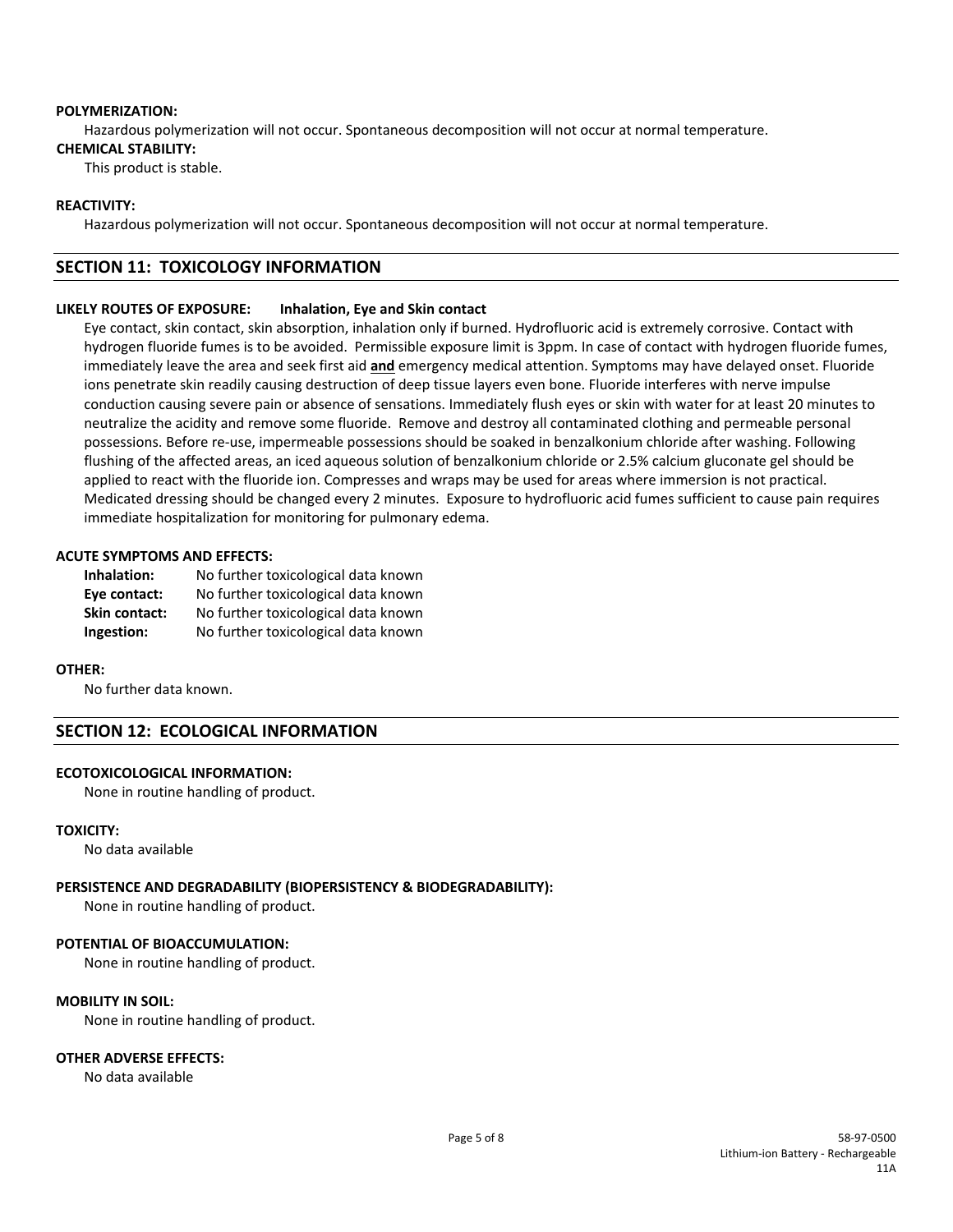# **SECTION 13: DISPOSAL CONSIDERATIONS**

## **DISPOSAL:**

Dispose in accordance with appropriate regulations. Always consult and obey all international, federal, provincial/state and local hazardous waste disposal laws. Some jurisdictions require recycling of this spent product. Battery recycling is encouraged. Lithium ion batteries are safe for disposal in the normal municipal waste stream since they are not defined by the federal government as hazardous waste. However, Lithium ion batteries are recyclable.

This product does not contain mercury, cadmium or Lithium (metal).

**DO NOT INCINERATE** or subject battery cells to temperatures in excess of 212°F (100°C).

## **SECTION 14: TRANSPORTATION INFORMATION**

#### **U.S. DOT HAZARDOUS MATERIAL REGULATIONS (RE: GROUND TRANSPORT)**

#### **Proper Shipping Description:**

 UN3480 Lithium‐ion batteries; UN3481 Lithium‐ion batteries packed with or contained in equipment; Class 9.

Milwaukee Lithium-ion batteries are to be shipped in compliance with relevant requirements of HMR "49 CFR173.185".

## **CANADA TRANSPORT DANGEROUS GOODS (RE: GROUND TRANSPORT)**

#### **Proper Shipping Description:**

UN3480 Lithium‐ion batteries; UN3481 Lithium‐ion batteries packed with or contained in equipment; Class 9.

 Milwaukee Lithium‐ion batteries are to be shipped in compliance with relevant requirements of TDG "Part 2" (Section 2.43), or TDG "Schedule 2" (Special Provision 34), as applicable.

#### **INTERNATIONAL DANGEROUS GOODS REGULATIONS (RE: AIR, SEA, GROUND TRANSPORT)**

#### **Proper Shipping Description:**

UN3480 Lithium‐ion batteries; UN3481 Lithium‐ion batteries packed with or contained in equipment; Class 9.

Milwaukee Lithium‐ion batteries are to be shipped in compliance with relevant requirements of the following DG Regulations:

- ICAO Technical Instructions or IATA Dangerous Goods Regulations (57<sup>th</sup> Edition): Packing Instructions 965; 966; 967 (Section I, or Section II, as applicable).
- IMDG Code: Packing Instruction P903, or Special Provision 188, as applicable.
- UN Model Regulations on the Transport of Dangerous Goods: Packing Instruction P903, or Special Provision 188, as applicable.
- UN European Agreements (ADR/RID/ADN): Packing Instruction P903, or Special Provision 188, as applicable.
- Australian Dangerous Goods (ADG): Packing Instruction P903, or Special Provision 188, as applicable.

**IMPORTANT:** The proper classification, packaging, labeling, marking, and documentation requirements for shipping Lithium-ion batteries is dependent upon whether the particular batteries are:

- a.) Rated at 100 Watt‐hours (Wh) or less; or
- b.) Rated at greater than 100Wh.

Generally, Lithium‐ion batteries rated 100Wh or less are "excepted" from certain Class 9 DG requirements. Always check compliance of Lithium‐ion battery consignments against the current regulations governing the chosen mode of transport. When in doubt, contact the carrier or other trained Dangerous Goods professional to confirm acceptability.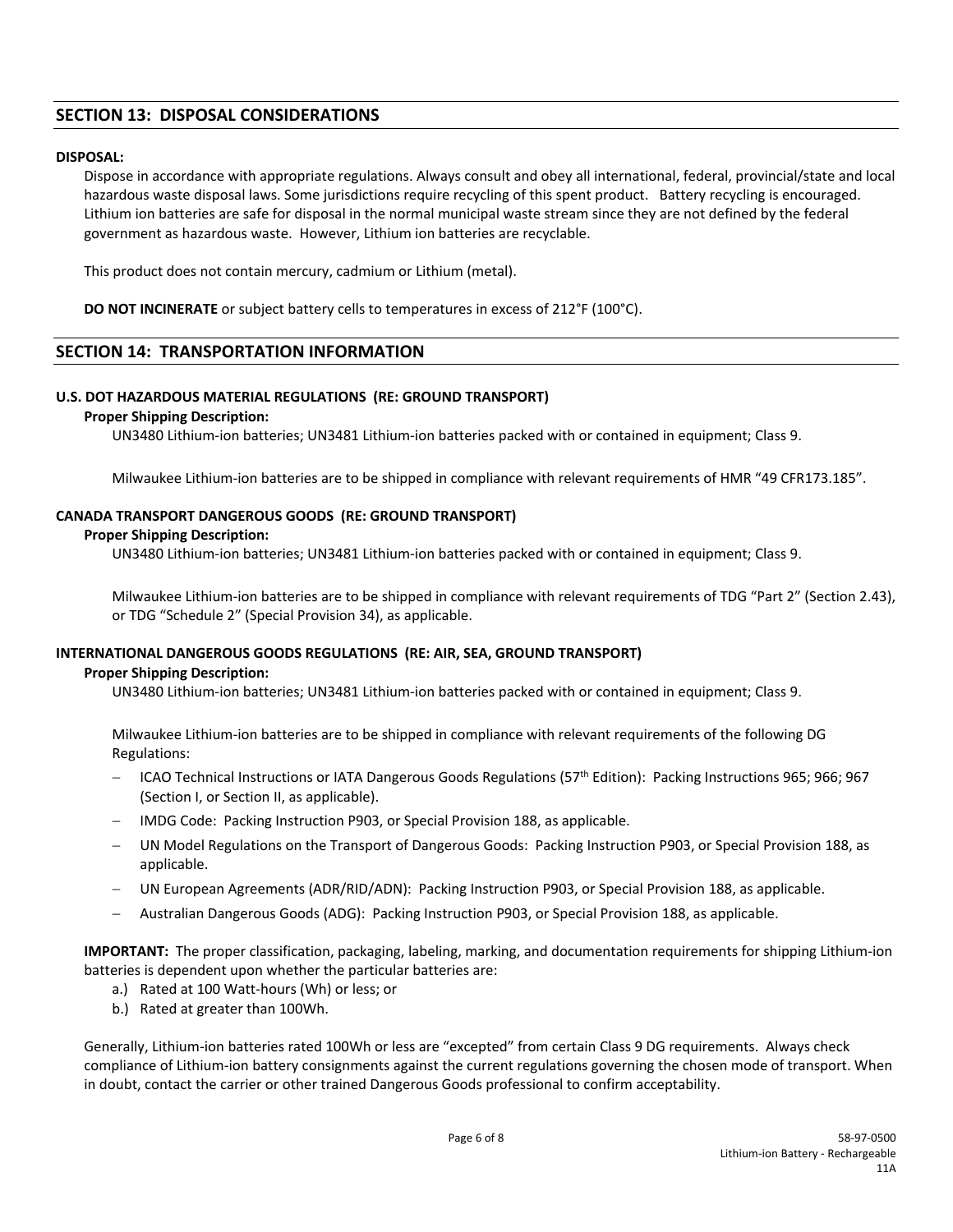### **UN 38.3 BATTERY TRANSPORTATION TESTING:**

Milwaukee rechargeable Lithium‐ion batteries listed in Section 1 have passed the relevant transportation test requirements as described in the UN *Manual of Tests and Criteria*, Part III, section 38.3.

UN 38.3 Test Reports are maintained on file at the corporate headquarters of Milwaukee Electric Tool Corporation located at 13135 W. Lisbon Rd., Brookfield, WI, USA 53005.

## **SECTION 15: REGULATORY INFORMATION**

#### **GLOBAL INVENTORIES**

| <b>TSCA: United States</b>    | See Sec. 14. Compliant with, relevant transportation test requirements as described in the |
|-------------------------------|--------------------------------------------------------------------------------------------|
|                               | UN Manual of Tests & Criteria, Part III, Sub-section 38.3.                                 |
| DSL: Canada                   | See Sec. 14. Compliant with, relevant transportation test requirements as described in the |
|                               | UN Manual of Tests & Criteria, Part III, Sub-section 38.3.                                 |
| ECL: Korea                    | Compliant with, relevant transportation test requirements as described in the UN Manual    |
|                               | of Tests & Criteria, Part III, Sub-section 38.3.                                           |
| <b>PICCS: Philippines</b>     | Compliant with, relevant transportation test requirements as described in the UN Manual    |
|                               | of Tests & Criteria, Part III, Sub-section 38.3.                                           |
| <b>ENCS: Japan</b>            | Compliant with, relevant transportation test requirements as described in the UN Manual    |
|                               | of Tests & Criteria, Part III, Sub-section 38.3.                                           |
| <b>AICS: Australia</b>        | Compliant with, relevant transportation test requirements as described in the UN Manual    |
|                               | of Tests & Criteria, Part III, Sub-section 38.3.                                           |
| <b>IECS: China</b>            | Compliant with, relevant transportation test requirements as described in the UN Manual    |
|                               | of Tests & Criteria, Part III, Sub-section 38.3.                                           |
| <b>EINECS: European Union</b> | Compliant with, relevant transportation test requirements as described in the UN Manual    |
|                               | of Tests & Criteria, Part III, Sub-section 38.3.                                           |

### **SARA 313 Information:**

SARA Title III Section 313: This product does not contain regulated levels of any toxic chemical subject to the reporting requirements of Section 313 of Title III of the Superfund Amendments and Reauthorization Act of 1986 (SARA) and 40 CFR part 372.

### **California Safe Drinking Water and Toxic Enforcement Act of 1986 (Proposition 65)**

This product does not contain regulated levels of any toxic chemical subject to the reporting requirements of California Safe Drinking Water and Toxic Enforcement Act of 1986 (Proposition 65)

#### **WHMIS: Canadian Workplace**

This product does not contain regulated levels of any toxic chemical subject to the reporting requirements

## **SECTION 16: OTHER INFORMATION**

#### **ABBREVIATIONS:**

| TSCA Toxic Substance Control Act                                                        |
|-----------------------------------------------------------------------------------------|
| <b>ICAO</b> International Civil Aviation Organization                                   |
| <b>IMDG</b> International Maritime Dangerous                                            |
| <b>OSHA</b> Occupational Safety and Health                                              |
| <b>IARC/NTP</b> International Agency for Research on Cancer/National Toxicology Program |
| <b>SARA</b> Superfund Amendments and Reauthorization Act of 1986                        |
| <b>ACGIH</b> American Conference of Governmental Industrial Hygienists                  |
|                                                                                         |